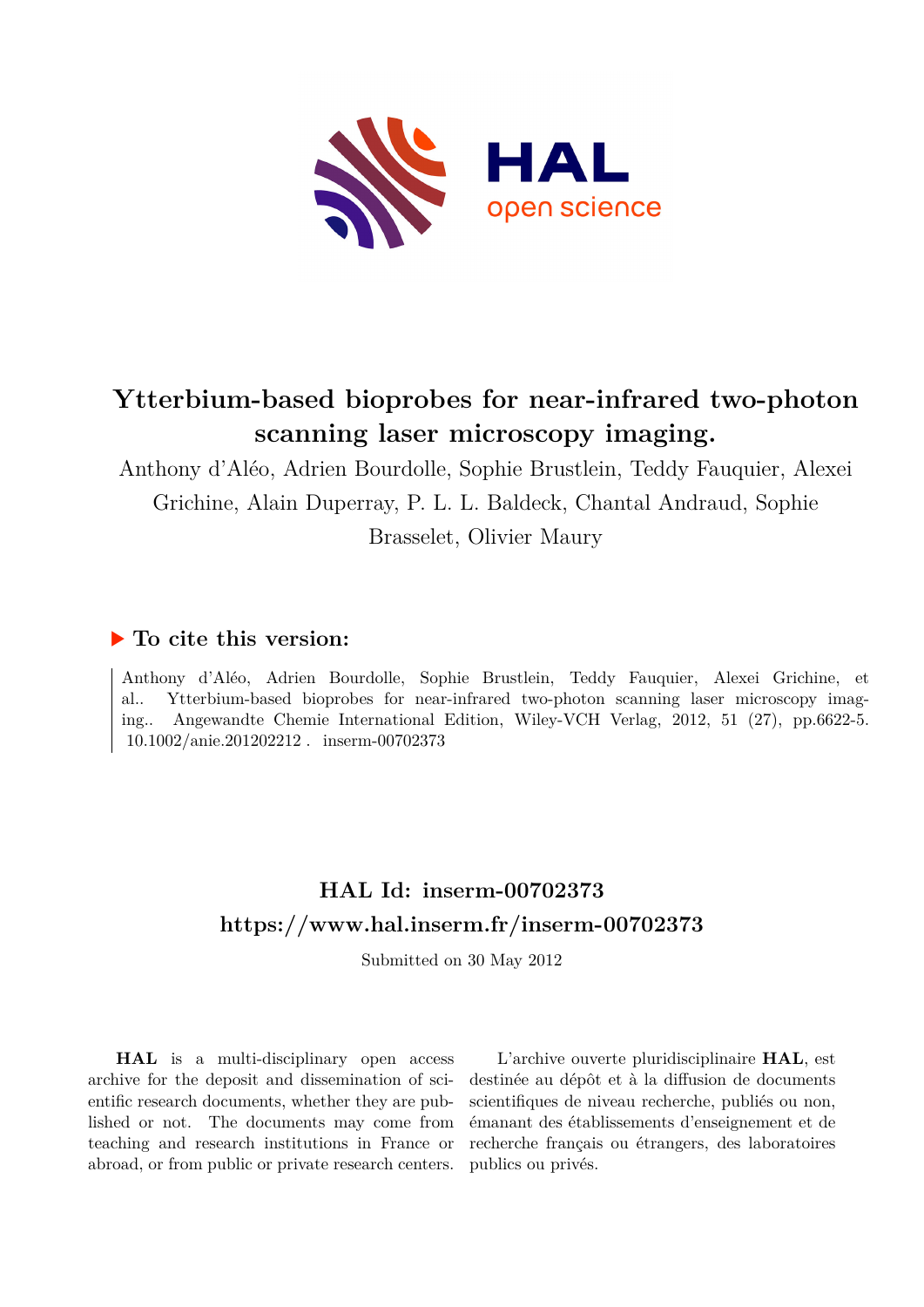### **Ytterbium based Bioprobes for** *NIR***-to-***NIR* **Two Photon Scanning Laser Microscopy Imaging.[ \*\*]**

#### *Anthony D'Aléo, Adrien Bourdolle, Sophie Brustlein, Teddy Fauquier, Alexei Grichine, Alain Duperray, Patrice L. Baldeck, Chantal Andraud <sup>[\*</sup>*, *Sophie Brasselet* <sup>*[\*\*]*</sup>, and Olivier Maury <sup>[\*</sup>*\**]

*This paper is dedicated to Dr. Hubert Le Bozec at the occasion of his 60th birthday.*

For decades, optical microscopy has been an essential tool for biological imaging, and more recently luminescence-based techniques have gained widespread utilization for medical analyses and diagnostics.<sup>[1]</sup> Conventional one-photon microscopy using commercial bio-probes or fluorescent proteins generally proceeds using excitation wavelength in the UV or visible and detection in the visible spectral range. These microscopy configurations will be referred to as *UV*-to-*visible* or *visible*-to-*visible* according to the *excitation-to-detection* spectral ranges. Since biological tissues strongly absorb and scatter UV-visible light, such configurations are restricted to surface bio-imaging experiments *e.g.* 2D cell imaging. On the other hand, the transparency of biological tissues in the near infra-red (NIR) between 700 and 1200 nm, a region called biological window, allows in-depth imaging in this spectral range.[2] Therefore, numerous academic and industrial research endeavors are currently focused on the improvement of microscopy techniques and on the design of new luminescent bio-probes featuring *both* excitation and emission in this NIR spectral range. Microscopy in this *NIR-to-NIR* configuration will enable in depth imaging in thick tissues and several bio-probes (cyanine, (aza)-bodipy) combining NIR excitation and emission have been developed and

- [\*] Dr. A. D'Aléo, Dr. A. Bourdolle, Dr. P.L. Baldeck, Dr. C. Andraud, Dr. O. Maury University Lyon 1, ENS Lyon, CNRS UMR 5182, 46 allée d'Italie 69364 Lyon, France. [olivier.maury@ens-lyon.fr;](mailto:olivier.maury@ens-lyon.fr) chantal[.andraud@ens-lyon.fr.](mailto:andraud@ens-lyon.fr) Dr. S. Brustlein, Dr. S. Brasselet Institut Fresnel, CNRS UMR 6133, Université Aix Marseille III, Ecole Centrale de Marseille, Domaine Universitaire St Jérôme, 13397 Marseille cedex 20, France. [sophie.brasselet@fresnel.fr](mailto:sophie.brasselet@fresnel.fr) Dr. A. Grichine, Dr. A. Duperray ,Institut Albert Bonniot, INSERM-U823-CHU Grenoble-EFS, Université Joseph Fourier - Grenoble I, BP170, 38042 Grenoble, France. Dr. T. Faulquier Institut de Génomique Fonctionnelle de Lyon, Université de Lyon, CNRS, INRA, Ecole Normale Supérieure de Lyon, 46 allée d'Italie, 69364 Lyon, France.
- [\*\*] Authors are grateful to Drs Y. Guyot and A. Brenier (LPCML, university of Lyon) for their help in the NIR luminescence decays measurements. We also thank F. Albrieux, C. Duchamp and N. Henriques (University of Lyon) for the assistance and access to the High Resolution Mass Spectrometry facility.

Supporting information for this article is available on the WWW under http://www.angewandte.org or from the author.

commercialized this last decade.<sup>[3]</sup> However in these cases, the small Stokes shift between the excitation and the optimal collection range of emitted light is a real technical drawback for microscopy because of the need to cleanly separate the emission from the excitation. Nonlinear biphotonic excitation, that is the simultaneous absorption of two photons of half energy typically in the NIR region, inherently introduces a larger Stokes shift and is therefore an elegant way to circumvent this drawback.[4] However, up to now, all the designed chromophores exhibit an emission in the visible spectral range, and the currently available biphotonic microscopes work in this *two* 



*photon NIR-*to*-visible* configuration with detection wavelength shorter than the incident laser one. $[4,5]$ 

*Figure 1.* Structure of the target complexes.

In this context, lanthanide complexes and particularly NIR emitters like ytterbium, and neodymium are known to exhibit very large pseudo-Stokes shift, <sup>[6a,b]</sup> and are therefore potentially well suited for such two photon *NIR*-to-*NIR* imaging purpose. In spite of their generally low luminescence quantum yield, such complexes have already been used for NIR bio-imaging applications but with a classical one photon excitation generally localized in the UV-visible up to 550-600 nm. $[6,7]$  The sensitization of lanthanide luminescence by two-photon absorption is currently a challenging field of research but so far, most endeavors were focused on terbium and europium emitting in the green and red, respectively.<sup>[6a,8]</sup> With regard to NIR emitters, the proof of concept of ytterbium two-photon sensitization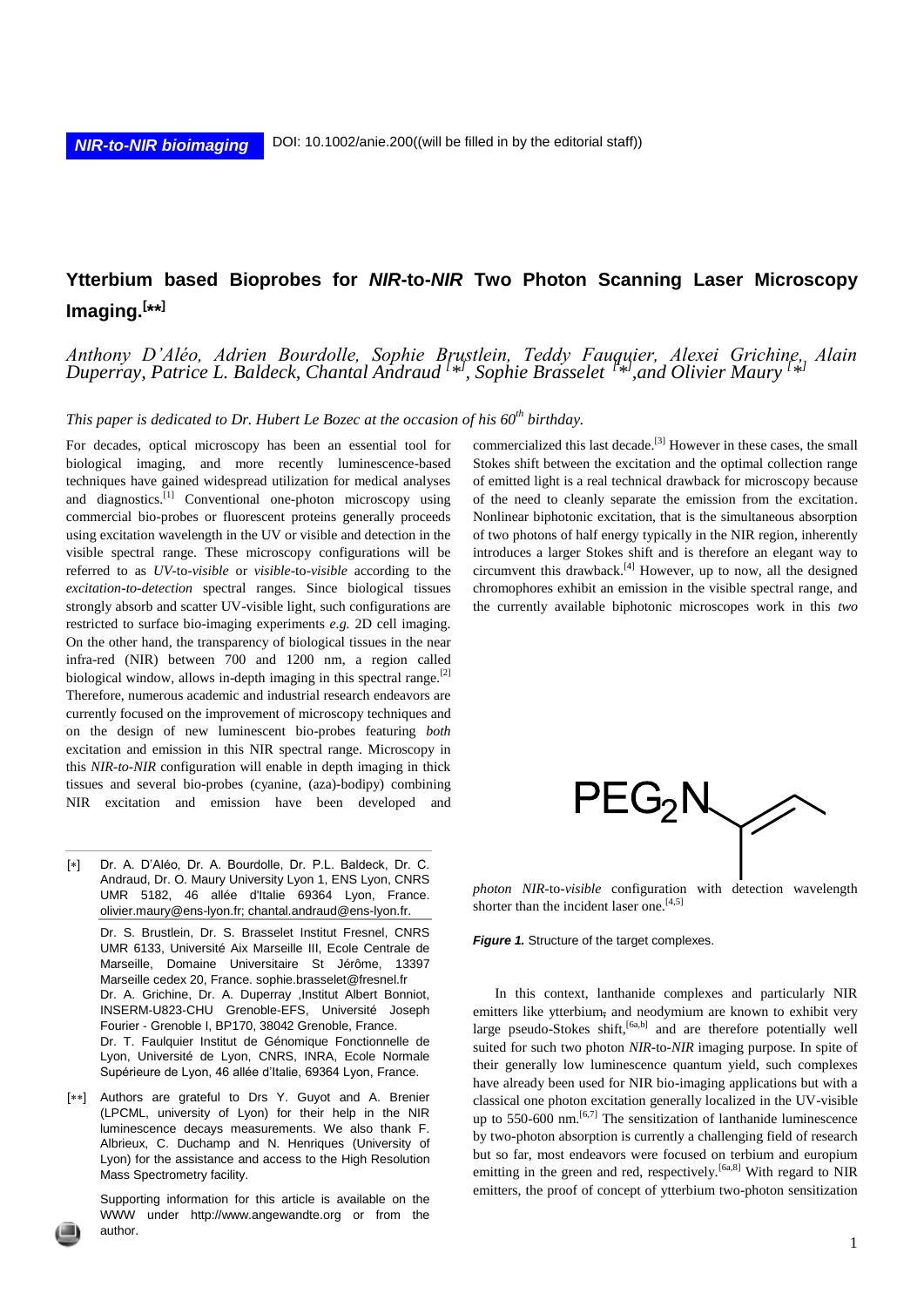has been first described in the early 2000s by Lakowicz et al.<sup>[9]</sup> Recently, Wong and co-workers have reported an ytterbium complex that exhibit exceptional luminescence properties in water with remarkable two-photon cross-section.<sup>[10]</sup> Interestingly, this complex was successfully used as bio-probe to image HeLa cells by two-photon microscopy technique, but working in the classical *NIR*to-*visible* configuration with detection in the residual ligand centered emission.

In this article, we report on the proof-of-concept of *twophoton NIR-to-NIR* microscopy. To that end, we designed water soluble ytterbium complexes, containing extended  $\pi$ -conjugated skeleton suitable for two-photon excitation and meanwhile, we built up an unconventional two-photon *NIR*-to-*NIR* microscopy set-up.

The target complexes (Figure 1) need to fulfill some requirements to be used as bio-probe, ideally efficient two-photon antenna, high thermodynamical and kinetic stability and good photophysical properties. For initial spectroscopy and microscopy experiments, we chose to use the previously described<sup>[11]</sup>  $Yb<sup>1</sup>$ complex containing bis-PEGamino-(phenylethynyl)-dipicolinic ligands in spite of its limited water stability.<sup>[12]</sup> In a second time, the analogous macrocylic complex, **Yb<sup>2</sup>** based on the triazacyclononane plateform $^{[13,14]}$  was designed to increase the stability in biological medium (SI for synthetic details and characterizations).



*Figure 2.* Photophysical data of **Yb<sup>1</sup>** in water solution: (a) absorption spectrum (scale on the left), (b) residual CT fluorescence and (c): NIR emission ( $\lambda^{ex}$  = 380 nm) (scale on the right), (d): Uncorrected two photon induced luminescence spectrum ( $\lambda^{\text{ex}}$  = 760 nm) (scale on the right). Inset (e) variation of the two-photon luminescence intensity with the incident laser power at 573 nm (■) and 981 nm (●).

In both cases, the UV-visible absorption spectra exhibit a broad intense transition at 400 nm, assigned to an intraligand charge transfer transition (ILCT) from the dialkylamino donnor part to the chelated dipicolinic electron-withdrawing fragment (Figures 2 and S2). As already observed,  $^{[11]}$  the steady-state luminescence spectra obtained by excitation in this ILCT transition is composed of two emission bands: (i) the characteristic ytterbium (III) emission, arising from the <sup>2</sup> $F_{5/2} \rightarrow {}^2F_{7/2}$  (980 nm) transition in the NIR spectral range and (ii) the broad residual ILCT emission around 600 nm, indicating that the energy transfer to the central metal ion is not complete. The luminescence lifetime associated to the NIR transition was found to be perfectly mono-exponential, with a value of 0.34 and 3  $\mu$ s for **Yb<sup>1</sup>** and **Yb<sup>2</sup>** respectively (Figure S3), this later value being in the range of best complexes already reported in water.<sup>[10,15]</sup> The strong improvement between the two complexes

**Yb<sup>1</sup>** and **Yb<sup>2</sup>** featuring similar antenna can be ascribed to the increased stability of the macrocyclic derivative.<sup>[13]</sup> Under fs-Ti:Sa laser irradiation in the 700-900 nm spectral range (Figure S4), an identical luminescence profile is obtained (Figure 2d) with NIR emission observed at a longer wavelength compared to that of the incident laser one (*i.e.* unusual spectral configuration for TPA induced luminescence with  $\lambda^{\text{det}} > \lambda^{\text{ex}}$ ). The quadratic dependence of both residual ILCT and Yb(III) emission intensity versus the laser power (Figure 2e) unambiguously established that the NIR Yb(III) emission is that sensitized by a two-photon antenna effect. The twophoton cross-sections could not be accurately determined due to the weak luminescence quantum yields of both residual ILCT and Yb(III) emissions  $(< 1\%)$ , and to the lack of calibration of the TPA experimental set-up in the NIR spectral range. However in a first approximation, these cross-sections should lie in the same range than that of the europium or lutetium analogous estimated to 775 and 500 GM at 740 nm, respectively.<sup>[11]</sup> Therefore the TPA-induced NIR emission of ytterbium is particularly interesting for in-depth bio-imaging experiments since both excitation (750-850 nm) and emission (980 nm) are localized in the biological transparency window (*NIR*-to-*NIR* configuration).



*Figure 3.* Imaging of the fixed cells stained with **Yb<sup>1</sup>** using a conventional microscope: (a) one photon imaging using inverted wide field microscope ( $\lambda^{\text{ex}} = 450 - 490$  nm, visible detection) (b) one- and two-photon emission spectra; (c) two-photon NIR-to-visible imaging laser scanning microscope,  $(\lambda^{\text{ex}} = 760 \text{ nm}, 491 \text{--} 673 \text{ nm}$  detection).

Conventional one- and two-photon microscopy imaging experiments were carried out using commercially available epifluorescence and confocal microscopes with either a one-photon excitation in the visible or a two-photon excitation at 760 nm (fs-Ti:Sapphire laser). The complex **Yb<sup>1</sup>** was incubated with fixed T24 human cancer cells. The one-photon microscopy image (Figure 3a) reveals that the complex successfully stained the cell and localized preferentially in the perinulear areas or nucleoli as already observed for related europium complexes.<sup>[12]</sup> The conventional two-photon imaging experiments (Figure 3c) were carried out in the *NIR*-to*visible* configuration using a visible detection at lower wavelength than the TPA excitation ( $\lambda^{\text{det}} < \lambda^{\text{ex}}$ ). As expected, this image is very similar to the one-photon one, but the signal-to-noise ratio is lower because the background fluorescence is dramatically reduced using a two-photon excitation. Unfortunately, it was not possible to record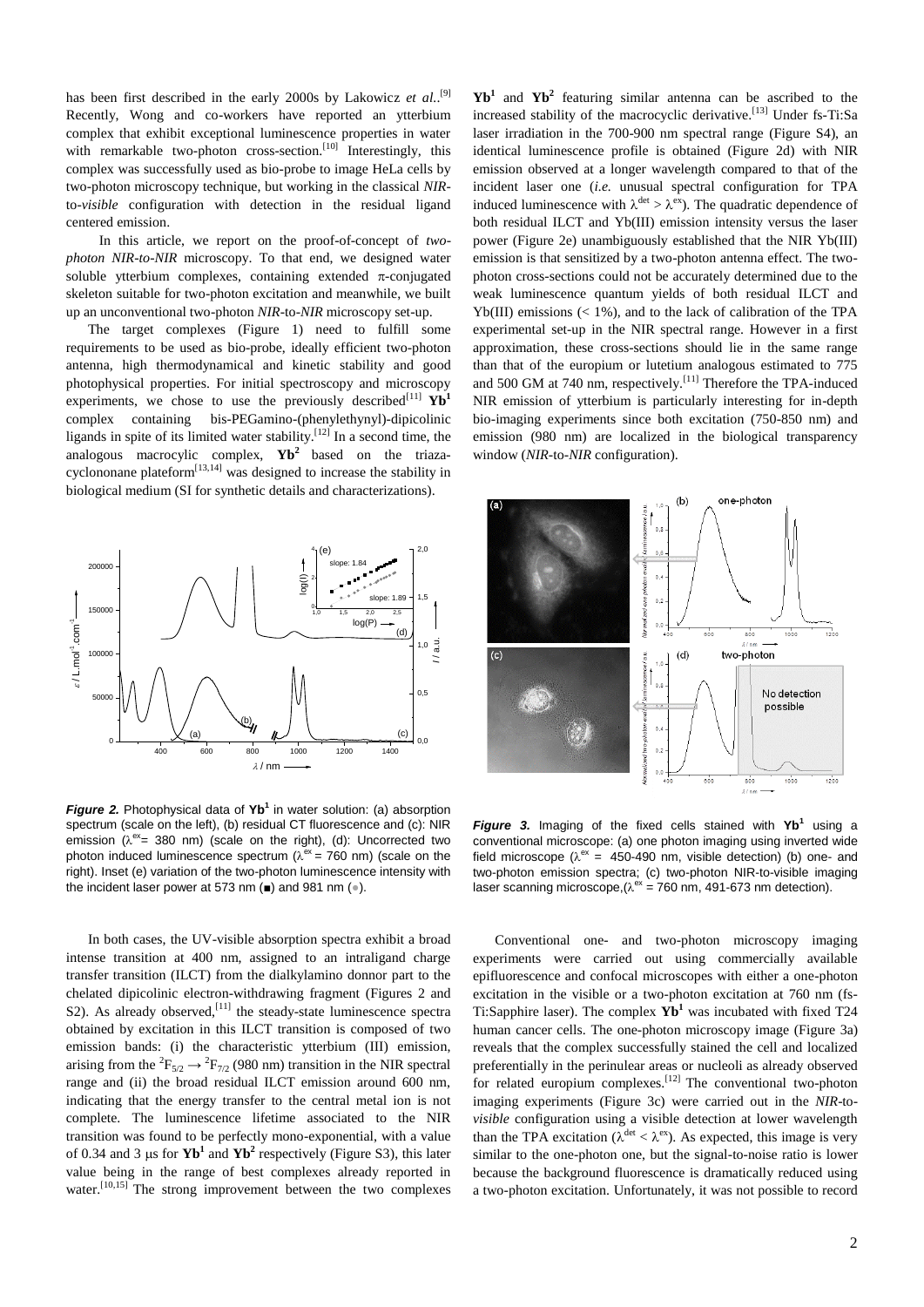any image at the 950-1050 nm emission band since conventional biphotonic microscopes contain optical filtering schemes which do not allow the *NIR*-to-*NIR* configuration (that is detection of  $\lambda^{\text{det}}$  >  $\lambda^{ex}$  with both  $\lambda^{ex}$  and  $\lambda^{det}$  in the NIR range). Additionally, the sensitivity of the standard PMT detectors of the confocal microscope is very low at 980 nm. To tackle these limitations, we developed our own biphotonic microscopy set-up based on adequate optical filtering.



*Figure 4.* (a) Experimental setup for two photon NIR-to-NIR imaging. O: objective; T: telescope; M: protected silver mirror; GM: galvanometric mirrors; D760: dichroic mirror (FF720-SDi01, Semrock); F800 and F1000: interference filters (800DF50 and 1000DF50, Omega Optical); L: lens; APD: Avalanche Photodiode. (b), imaged two-photon imaging. (b) Two-photon scanning image of a thin film of **Yb<sup>1</sup>** on a glass substrate, using a 1000 nm detection wavelength. (c) Spectrum measured in a bright region of the image of (b) (a high pass filter at 850 nm is used before the spectrometer). (d) Incident power dependence of the fluorescence signal recorded in the 1000 nm spectral detection range.

The two-photon *NIR*-to-*NIR* imaging microscopy set-up (Figure 4a) consists in focusing an incident pulsed Ti-sapphire laser light (100 fs, 80 MHz, 760 nm wavelength) through a high numerical aperture objective (NA 1.15, water immersion). Images are formed using a galvalnometric scanning over typical regions of 100  $\mu$ m  $x100 \mu m$  in the sample plane. To reject as much as possible the incident laser light in the detection channel around 1000 nm, the laser is reflected on a dichroic mirror which transmits the fluorescence emission in the epi descanned detection path. The emission is further filtered by two interference filters, and focused on an avalanche photodiode working in the photon counting mode. Validation experiments were first carried out using a thin film of **Yb<sup>1</sup>** spread on a glass plate as substrate (Figure 4b). Regions where the film is present are clearly visible with a high signal to background ratio comparing to the glass substrate. Both the spectrum of emission (Figure 4c) and the incident intensity dependence (Figure 4d) ascertain the detection of NIR light around 1000 nm in the two-photon mode.

As preliminary to the imaging experiments, the influence of this *NIR*-to-*NIR* configuration on the depth of penetration in a scattering sample was studied. To that end, the complex **Yb<sup>1</sup>** was dissolved in Intralipids solutions of different concentrations, mimicking the scattering ability of the biological media and irradiated by a biphotonic excitation. The variation of the normalized emission intensity in the visible (600 nm) and in the NIR (1000 nm) was measured simultaneously as a function of the depth of the incident laser focusing position (Figure 5a). As anticipated, the visible emission is more affected by scattering than the NIR one: at a depth of  $100 \mu m$  in a strongly scattering medium, almost no visible light is detected whereas more than 20 % of the NIR light remains available for imaging purpose. These data are in agreement with recent results comparing the influence of the detection wavelength for a given TPA excitation<sup>[16]</sup> both obtained in a classical TPA configuration  $(\lambda^{\text{ex}} > \lambda^{\text{det}})$ . Note that the data shown in Figure 5 are normalized, and usually the NIR detection range exhibits fewer signal than in the visible range, due to the lower efficiency of both the imaging set-up and the luminescence quantum yield of the complex in this spectral range. Nevertheless, all these experiments unambiguously emphasize the interest of the *NIR*-to-*NIR* configuration for in-depth imaging purposes.



*Figure 5.* a) Variation of the normalized luminescence intensity of **Yb<sup>1</sup>** at 610 nm (green) or 1000 nm (red) with the depth of the 760 nm TPA excitation in two Intralipids solutions of different concentrations (10%, 15%, 20%) mimicking different scattering strengths. b) Biphotonic scanning microscopy 3D imaging using the home made set-up  $(\lambda^{ex} =$ 760 nm) of mouse brain slice stained with **Yb<sup>2</sup>** with detection at 1000 nm (incident power 25mW). Sections of the 3D images of the aforementioned image.

In order to check the potentialities of this two photon *NIR*-to-*NIR* configuration, thick tissues imaging experiments were undertaken. Mouse brain capillary vessels were imaged in-depth using the  $Yb^2$  as luminescent probes.<sup>[17]</sup> A phosphate buffer solution of the complex ([C]  $\sim 10^{-4}$  mol.L<sup>-1</sup>) was directly perfused in the heart of a mouse. Brains were quickly dissected, post-fixed, and slices  $(100 \mu m)$  thickness) were cut and conserved between two glass plates. These mouse brain slices were successfully imaged using a biphotonic excitation ( $\lambda$ <sup>ex</sup> = 760 nm) and the 3D blood capillary network is observed using the NIR-to-NIR configuration with a detection at 1000 nm (Figure 5b). This image was recorded at higher laser power to compensate for the lower imaging efficiency in this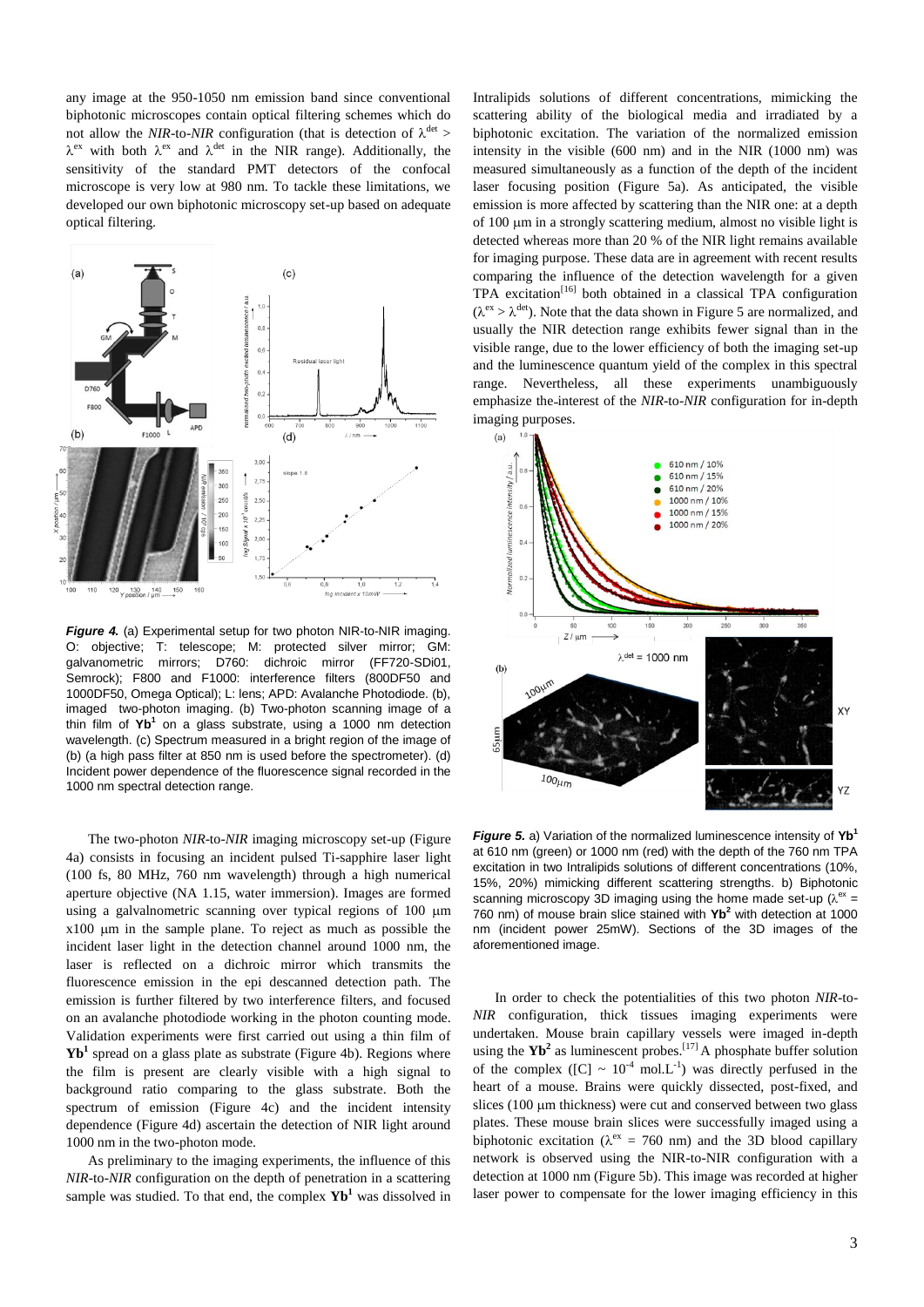spectral range. Even though the recorded signal is weak for the reasons given above, it shows stained blood vessels with reasonable signal to noise ratio up to  $80 \mu m$  depths in strongly scattering samples. The integration time of  $50 \mu s$  per pixel, which is essentially chosen to ensure a high signal to noise ratio, could be even more increased to reach larger imaging depth. This would lead to longer time scales imaging, however it is possible to reach faster dynamics by using a higher incident power. This result therefore unambiguously establishes the proof-of-concept of two-photon *NIR*to-*NIR* imaging.

In conclusion, this article demonstrates the feasibility of indepth imaging of strongly scattering thick tissue *e.g.*, the vascular network of mouse brain, by two-photon scanning microscopy in an unprecedented *NIR*-to-*NIR* configuration. To that end, we developed a new biphotonic set-up and we designed a macrocyclic ytterbium complex functionalized by two-photon antenna combining appropriate stability and efficiency in water. Further studies are currently conducted to improve the two-photon brightness of such probes and to expand the scope of this *NIR*-to-*NIR* biphotonic microscope.

#### *Experimental Section*

Synthetic procedures and characterizations, spectroscopic and microscopic experimental details and biological samples preparation are described in supporting information.

Received: ((will be filled in by the editorial staff)) Published online on ((will be filled in by the editorial staff))

**Keywords:** Biphotonic microscopy **·** NIR-to-NIR configuration**·** Lanthanide complex **·** Ytterbium complex **·** Bioimaging

- [1] V. Ntziachriostos, *Nature Meth.* **2010**, 7, 603-614.
- [2] J. V. Frangioni, *Curr. Op. Chem. Biol.* **2003**, *7*, 626-634
- [3] a) K. Kiyose, H. Kojima, T. Nagano, *Chem. Asian J.* **2008**, *3*, 506- 515; b) S. Achilefu, *Angew. Chem. Int. Ed.* **2010**, *49*, 9816-9818; c) H.S. Choi, K. Nasr, S. Alyabyev, D. Feith, J. H. Lee, S. H. Kim, Y.

Ashitate, H. Hyun, G. Patonay, L. Strekowski, M. Henary, J. V. Frangioni, *Angew. Chem. Int. Ed.* **2011**, *50*, 6258-6263

- [4] a) W. R. Zipfel, R. M. Williams, W. W. Webb, *Nat. Biotechnol.* **2003**, *21*, 1369-1377; b) K. Konig, *J. Microsc.* **2000**, *200*, 83-104.
- [5] a) H. M. Kim, B. R. Cho, *Acc. Chem. Res.* **2009**, *42*, 863-872; b) G. S. He, L.-S. Tan, Q. Zheng, P.N. Prasad, *Chem. Rev.* **2008**, *108*, 1245- 1330.
- [6] a) S. V. Eliseeva, J.-C. G. Bünzli, *Chem. Soc. Rev*., **2010**, *39*, 189– 227 ; b) J.-C. G. Bünzli, S. V. Eliseeva *J. Rare Earth*, **2010**, *28*, 824– 842; c) S. Pandya, J. Yu, D. Parker *Dalton Trans.* **2006**, 2757; d) S. Faulkner, S. J. A. Pope, B. P. Burton-Pye, *Appl. Spectrosc. Rev.* **2004**, *40*, 1.
- [7] For recent examples see: a) H. He, L. Si, Y. Zhong, M. Dubey *Chem. Commun.* **2012**, *48*, 1886-1888 and references therein.
- [8] For reviews see: a) C. Andraud, O. Maury, *Eur. J. Inorg. Chem.* **2009**, 4357-4371; b) Y. Ma, Y. Wang, *Coord. Chem. Rev*. **2010**, *254*, 972– 990.
- [9] G. Piszczek, I. Gryczynski, B. P. Maliwal, J. R. Lakowicz *J. Fluoresc.*  **2002**, *12*, 15-17.
- [10] T. Zhang, X. Zhu, C. C. W. Cheng, Kwok, W.M.; Tam, H. L.; Hao, J.; Kwong, D.W.J.; Wong, W.K.; Wong, K.L., *J. Am. Chem. Soc.* **2011**, *133*, 20120-20122.
- [11] a) A. D'Aléo, A. Picot, A. Beeby, J. A. G. Williams, B. Le Guennic, C. Andraud, O. Maury, *Inorg. Chem.* **2008**, *47*, 10258-10268; b) A. D'Aléo, A. Picot, P. L. Baldeck, C. Andraud, O. Maury, *Inorg. Chem.*  **2008**, *47*, 10269-10279.
- [12] A. Picot, A. D'Aléo, P. L. Baldeck, A. Grichine, A. Duperray, C. Andraud, O. Maury *J. Am. Chem. Soc.* **2008**, *130*, 1532-1533.
- [13] G. Nocton, A. Nonat, C. Gateau, M. Mazzanti, *Helv. Chem. Acta*, **2009**, *92*, 2257-2273.
- [14] A. Bourdolle, M. Allali, J.-C. Mulatier, B. Le Guennic, J. Zwier, P. L. Baldeck, J.-C.G. Bünzli, C. Andraud, L. Lamarque, O. Maury *Inorg. Chem*. **2011**, *50*, 4987-4999.
- [15] For mono-metallic complexes see : a) E. G. Moore, J. Xu, S. C. Dodoni, C. J. Jocher, A. D'Aléo, M. Seitz , K. Raymond, *Inorg. Chem.*  **2010**, *49*, 4156-4166 ; b) A. Nonat, D. Imbert, J. Pecaut, M. Giraud, M. Mazzanti, *Inorg. Chem.* **2009**, *48*, 4207-4218 ; c) S. Comby, D. Imbert, C. Vandevyver, J.-C. G. Bünzli, *Chem. Eur. J.* **2007**, *13*, 936- 944 ; d) M. H.V. Werts, R. H. Woudenberg, P. G. Emmerink, R. van Gassel, J.W. Hofstraat, J. W. Verhoeven, *Angew. Chem. Int. Ed.* **2000**, *39*, 4542-4544
- [16] a) P. M. Allen, W. Liu, V. P. Chauhan, J. Lee, A. Y. Ting, D. Fukumura, R. K. Jain, M. G. Bawendi, *J. Am. Chem. Soc.* **2010**, *132,*  470-471; b) D. Kobat, M. E. Durst, N. Nishimura, A. W. Wong, C. B. Schaffer, C. Xu, *Opt. Exp.* **2009**, 13354-1364.
- [17] No images could be obtained using  $Yb<sup>1</sup>$  as probe certainly due to its too low stability in the small animal.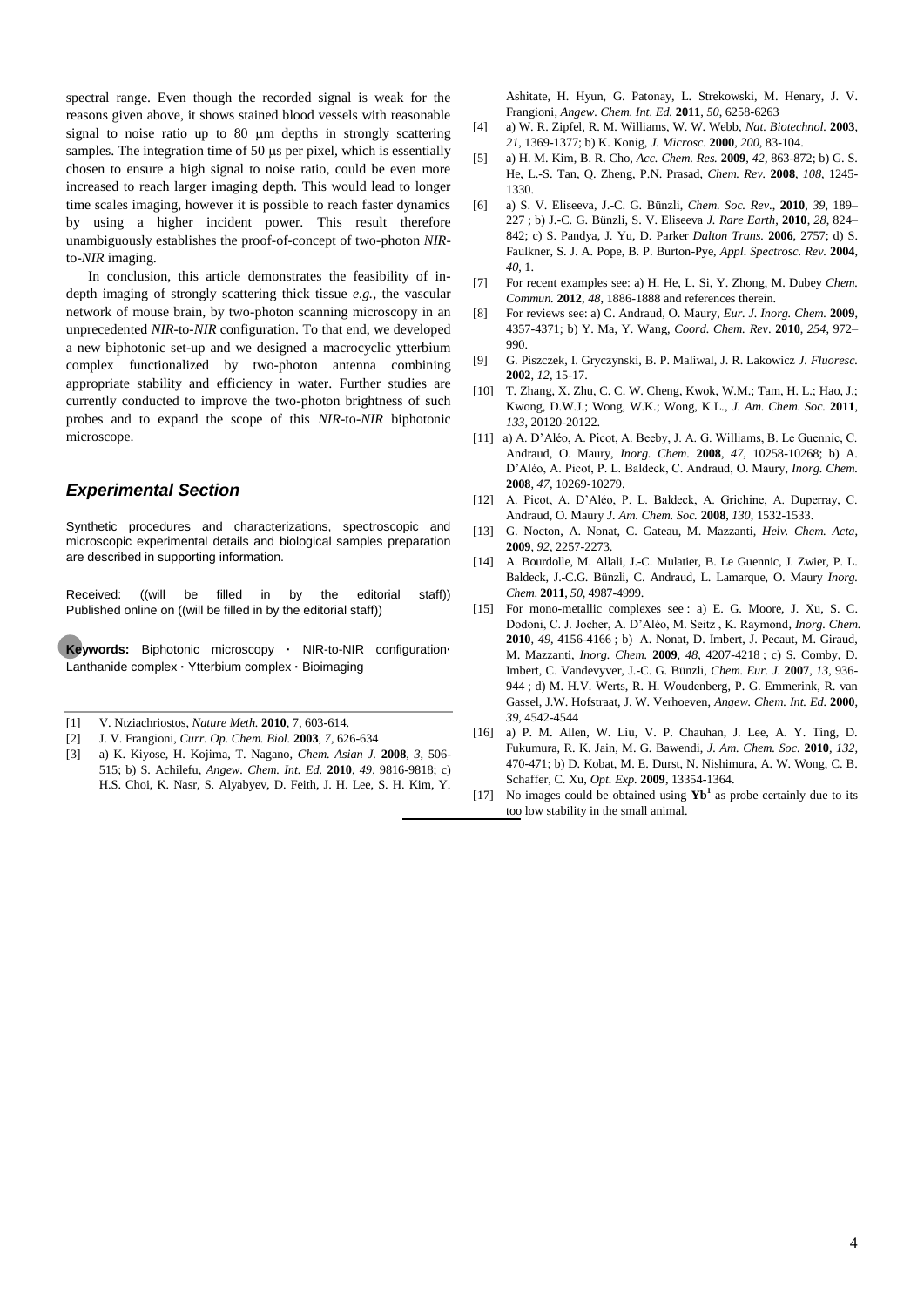#### **Entry for the Table of Contents**



**Ytterbium based Bioprobes for NIR-to-NIR Two Photon Scanning Laser Microscopy Imaging.** 

The design and photophysical characterization of a new highly stable macrocyclic ytterbium complex featuring two-photon antenna ligand is described. The biphotonic sensitization of the NIR Yb(III) luminescence and the conception of an unconventional *NIR-to-NIR biphotonic microscope* allow performing in-depth imaging of thick tissues.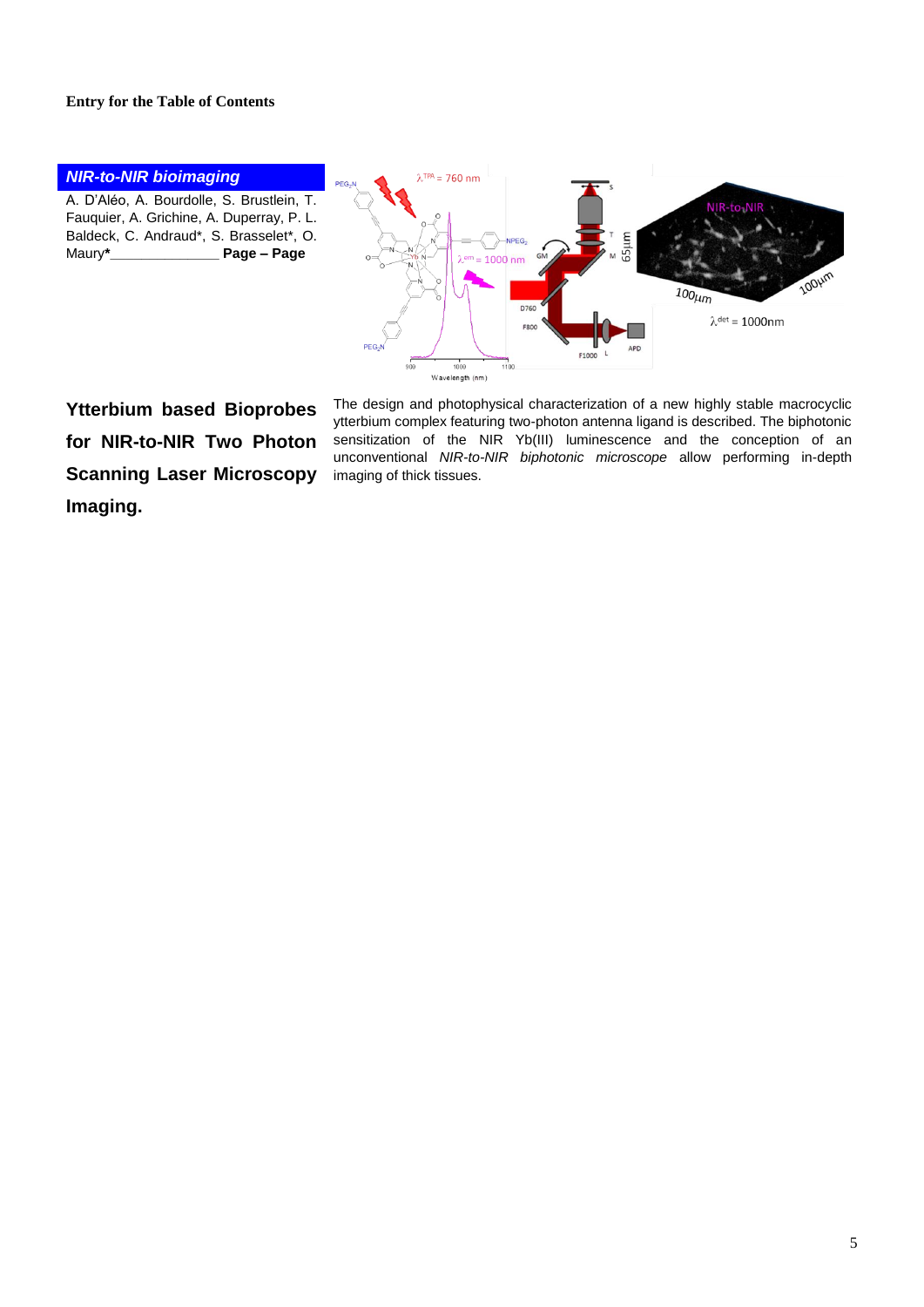**Supporting information for:**

## **Ytterbium based Bioprobes for NIR-to-NIR Two Photon Scanning Laser Microscopy Imaging.**

Anthony D'Aléo, Adrien Bourdolle, Sophie Brustlein, Teddy Fauquier, Alexei Grichine, Alain Duperray, Patrice L. Baldeck, Chantal Andraud, Sophie Brasselet, and Olivier Maury

### **Synthesis**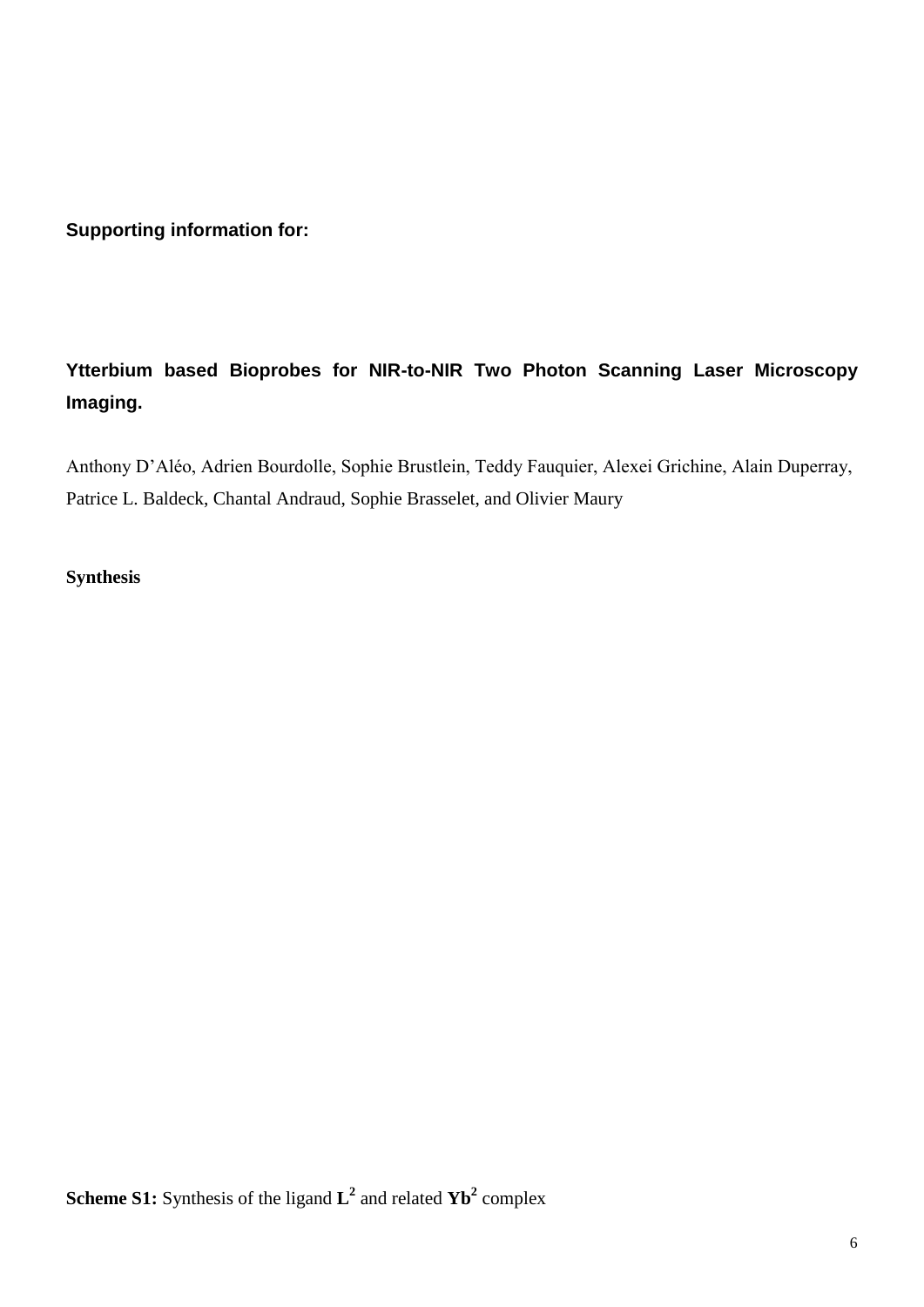**General**. 4-ethynyl-N,N bis(2-(2-(2-methoxyethoxy)ethoxy)ethyl)aniline  $(1)$ ,  $(1)$  and methyl 6-(hydroxymethyl)-4-iodopicolinate (**2**) <sup>2</sup> were prepared following the published procedures, all other starting materials were commercially available. All solvents for synthesis were analytic grade. NMR spectra ( ${}^{1}$ H,  ${}^{13}$ C) were recorded at room temperature on a BRUKER Advance operating at 500.10 MHz and 125.75 MHz for <sup>1</sup>H and <sup>13</sup>C, respectively. Data are listed in parts per million (ppm) and are reported relative to tetramethylsilane  $({}^{1}H, {}^{13}C)$ ; residual solvent peaks of the deuterated solvents were used as internal standard. UV/Vis absorption measurements were recorded on an absorption spectrometer JASCO V670. Low resolution mass spectrometry was carried out on an Agilent 1100 Series LC/MSD apparatus. The ligand under its trimester form (**5**) was analyzed by RP-HPLC using a Waters Alliance 2695 system coupled with Waters 996 photodiode array detector and Micromass ZQ Waters 2000 mass spectrometer. Procedure developed was 0.1% formic acid in water / acetonitrile as mobile phase using XBridgeTM C18, 3.5  $\mu$ m, 4.6  $\times$  100 mm as column. High resolution Mass spectrometry (HRMS) was performed using a Bruker MicroTOF-Q II, apparatus (precision 1-5 ppm) equipped with an electrospray source using highly diluted samples (1-2 mg/ mL) in a methanol/dichloromethane/water/formic acid mixture (46.1/38.4-15.4-  $0.1 \text{ v/v}.$ 

**3.** In a 100 mL schlenk flask under argon, **1** (1.100 g, 2.68 mmol, 1.3 eq) and **2** (590 mg, 2.01 mmol, 1 eq) were dissolved in a mixture of THF (20 mL) and triethylamine (20 mL). After degassing by argon bubbling, PdCl<sub>2</sub>(PPh<sub>3</sub>)<sub>2</sub> (141 mg, 0.201 mmol, 0.1 eq) and copper iodide (76 mg, 0.402 mmol, 0.2 eq) were added. The solution was stirred at RT for 20 h. The solution volume was extended to 100 mL by addition of THF, filtered, and solvents were evaporated. The residue was dissolved in DCM (50 mL) washed with saturated NH<sub>4</sub>Cl ( $2 \times 100$  mL), water (100 mL), and dried (Na<sub>2</sub>SO<sub>4</sub>). After evaporation of the solvents under vacuum, the crude product was purified by chromatography (ethyl acetate / methanol 98/2) yielding the desired product as a yellow oil (620 mg, 1.65 mmol, 82 %). <sup>1</sup>H-NMR (500,10 MHz, CDCl<sub>3</sub>):  $\delta$  8.02 (d, <sup>4</sup>J = 1.4 Hz, 1H), 7.52 (d, <sup>4</sup>J = 1.4 Hz, 1H), 7.35 (d, <sup>3</sup>J = 9.5 Hz, 2H), 6.65 (d, <sup>3</sup>J = 9.5 Hz, 2H), 4.81 (d, <sup>3</sup>J = 5 Hz, 2H), 3.97 (s, 3H), 3.6 (m, 21H), 3.51 (m, 4H), 3.35 (s, 6H); <sup>13</sup>C-NMR (125.75 MHz, CDCl<sub>3</sub>): δ 165.56, 160.37, 148.90, 147.20, 134.64, 133.74, 125.68, 125.07, 111.65, 108.05, 97.86, 72.12, 70.93, 70.86, 70.79, 68.53, 64.72, 59.25, 53.12, 51.03.

**4.** In a 50 mL round bottom flask under argon, **3** (300 mg, 0.52 mmol, 1 eq) was dissolved in THF (20 mL) and triethylamine (157 mg, 1.56 mmol, 3eq) and the mixture was cooled down to 0°C. A solution of methanesulfonyl chloride (72 mg, 0.63 mmol, 1.2 eq) in THF (5 mL) was added dropwise and the mixture was stirred at RT for 2 h. After epavoration of the solvent, the residue was dissolved in dichloromethane (50 mL), washed with water (3 x 100 mL), and dried ( $Na<sub>2</sub>SO<sub>4</sub>$ ). After evaporation of the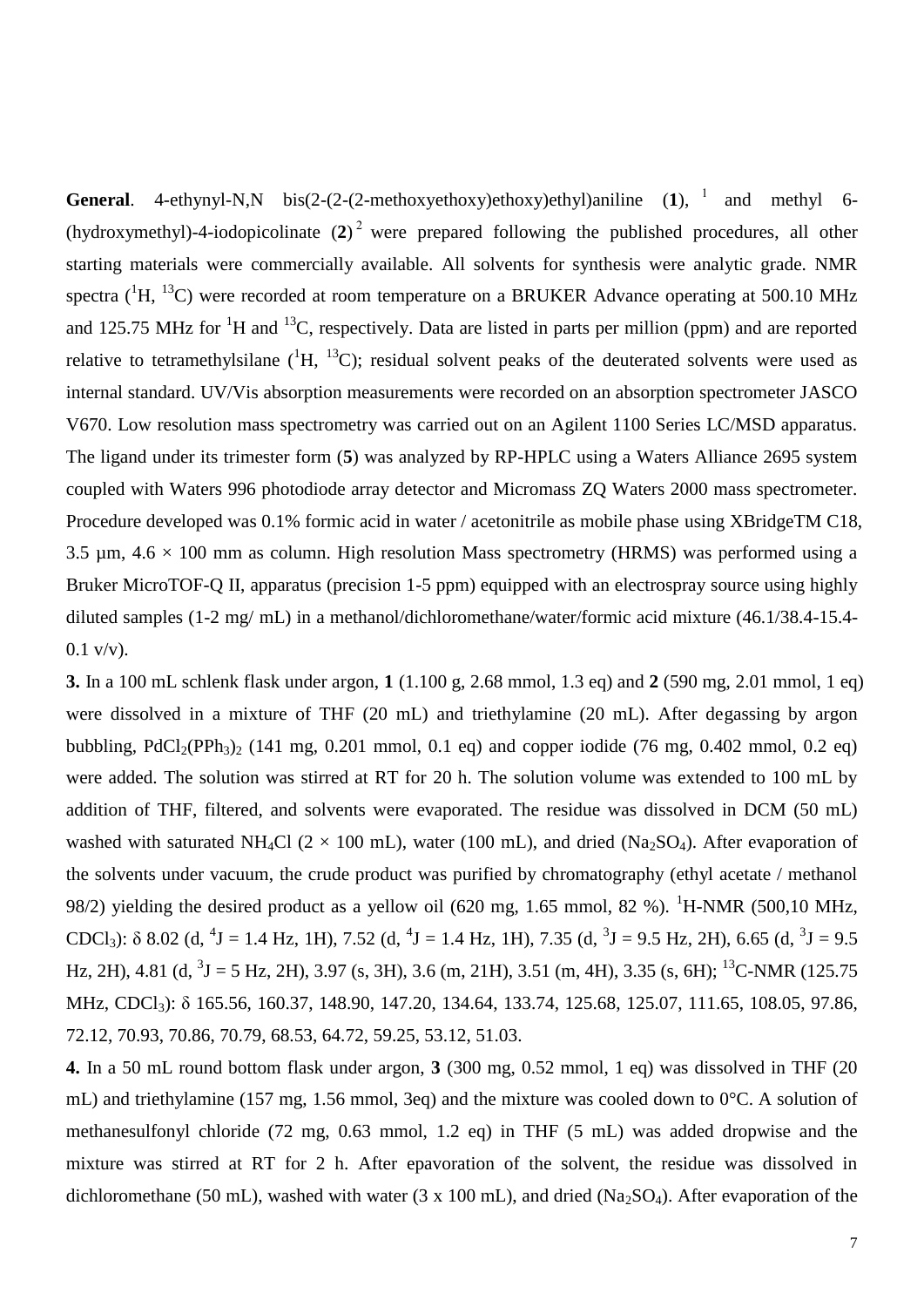solvents under vacuum, the crude product was purified by chromatography (ethyl acetate / methanol 98/2) to afford the desired product as a yellow oil (254 mg, 0.39 mmol, 75 %). <sup>1</sup>H-NMR (500,10 MHz, CDCl<sub>3</sub>): 8.09 (d, <sup>4</sup>J = 1.4 Hz, 1H), 7.64 (d, <sup>4</sup>J = 1.4 Hz, 1H), 7.37 (d, <sup>3</sup>J = 9.1 Hz, 2H), 6.67 (d, <sup>3</sup>J = 9.1 Hz, 2H), 5.37 (s, 2H), 3.98 (s, 3H), 3.6 (m, 20H), 3.51 (m, 4H), 3.35 (s, 6H), 3.13 (s, 3H); <sup>13</sup>C-NMR (125.75 MHz, CDCl3): δ 165.22, 154.52, 149.03, 147.90, 135.40, 133.85, 126.61, 126.21, 111.71, 99.02, 84.92, 72.11, 70.97, 70.93, 70.85, 70.79, 68.51, 59.24, 53.29, 51.06, 38.26. LRMS:  $m/z = 653 [M+H]<sup>+</sup>$ , 675  $[M+Na]<sup>+</sup>$ **5**. To a solution of **TACN,3HCl** (21 mg, 0.16 mmol, 1 eq) in dry MeCN (20 mL) was added the mesylate derivative  $4(430 \text{ mg}, 0.66 \text{ mmol}, 4 \text{ eq})$ , sodium iodide  $(23 \text{ mg}, 0.16 \text{ mmol}, 1 \text{ eq})$  and dry  $\text{Na}_2\text{CO}_3$  (52 mg, 0.49 mmol, 3 eq). The resulting mixture was heated at reflux for 6 d and then filtered off. The filtrate was concentrated in vacuo and the oily residue was partitioned between water (50 mL) and  $CH_2Cl_2(50 \text{ mL})$ . The aqueous layer was extracted with  $CH_2Cl_2$  (2 × 25 mL). The organic phases were combined, dried over Na2SO<sup>4</sup> filtered and concentrated in vacuo. The crude material was purified by flash chromatography (DCM/Acetone/Methanol/Water 78/10/10/2 then 67/15/15/3) yielding a yellow oil (151 mg, 0.08 mmol, 51%). <sup>1</sup>H-NMR (500.10 MHz, CDCl<sub>3</sub>): 7.97 (s, 3H), 7.33 (s, 3H), 7.24 (d, <sup>3</sup>J = 8.9 Hz, 6H), 6.64 (d, <sup>3</sup>J = 8.9 Hz, 6H), 4.29 (s, 6H), 3.88 (s, 9H), 3.60 (m, 60H), 3.51 (m, 12H), 3.34 (s, 18H), 3.28 (s, 12H). <sup>13</sup>C-NMR (125.75 MHz, CDCl<sub>3</sub>): 165.1, 156.5, 148.8, 147.6, 134.7, 133.7, 128.0, 126.0, 111.4, 107.7, 98.5, 84.8, 71.9, 70.8, 70.7, 70.6, 68.4, 60.9, 59.1, 52.9, 50.9. HRMS  $m/z$ :  $[C_{96}H_{136}N_9O_{24}]^+$  = 1798.9631 (calcd. 1798.9693).



**Figure S1.** Semi-preparative HPLC chromatogram analysis of 5 (retention time, rt = 11.44 min).

**L 2** : To a solution of triester precursor **5** (110 mg, 0.060 mmol) in EtOH (15 mL) was added a NaOH 6M aqueous solution (15 mL) and the mixture was stirred at RT for 1 h. The organic solvent was evaporated, the aqueous phase was extended to 50 mL, and extracted with EtOAc  $(2 \times 25 \text{ mL})$ . After acidification to pH 1-2 (HCl (10%) solution), a second extraction was carried out with  $CH_2Cl_2$  (3  $\times$  25 mL). The organic phases were combined, dried over  $Na<sub>2</sub>SO<sub>4</sub>$ , filtered and concentrated in vacuo. The desired product is obtained as a yellow solid and was further engaged in the next step without further purification (100 mg 0.055mmol, 93%).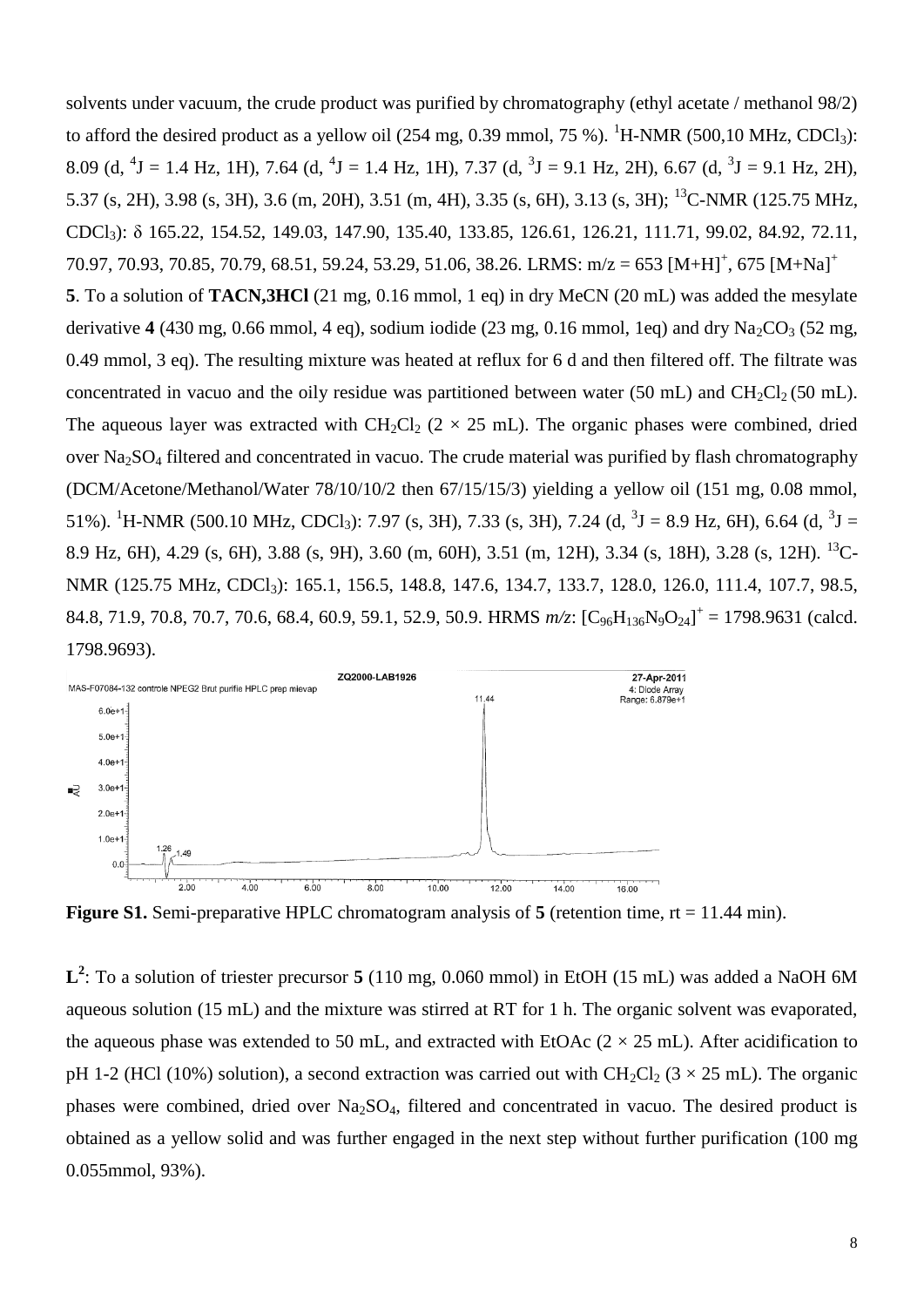**Yb<sup>2</sup>**: To a suspension of free ligand  $L^2$  (100 mg, 0.055 mmol, 1 eq) and  $K_2CO_3$  (24 mg, 0.17 mmol, 3.1) eq) in dry MeCN (60 mL) was added YbCl<sub>3</sub>.6H<sub>2</sub>O (21 mg, 0.17 mmol, 3 eq). The solution was heated at 50°C for 12 h under inert atmosphere. The mixture was then cooled down to room temperature, filtered off and the filtrate was concentrated in vacuo. Purifications of the complexes were carried out by dialysis in water. After dialysis, the aqueous solution was extracted with dichloromethane (3 x 20 mL). The organic phases were combined, dried over Na2SO4, filtered and concentrated in vacuo yielding the desired complex as an orange solid (99 mg, 0.051 mmol, 91%). UV-vis (H<sub>2</sub>O)  $\lambda_{\text{max}} = 364 \text{ nm}$  ( $\varepsilon = 34500 \text{ L} \cdot \text{mol}^{-}$ <sup>1</sup>.cm<sup>-1</sup>),  $\lambda = 400$  nm ( $\epsilon = 31000$  L.mol<sup>-1</sup>.cm<sup>-1</sup>); HRMS  $m/z$ :  $[C_{93}H_{127}N_9O_{24}Yb]^+ = 1927.8341$  (calcd. 1927.8381).



**Figure S2.** Absorption (...) and emission (-,  $\lambda^{ex} = 365$  nm) spectra of **Yb<sup>2</sup>** (black) and **Yb<sup>1</sup>** (red) in diluted water solution. (\*) Water scattering peak.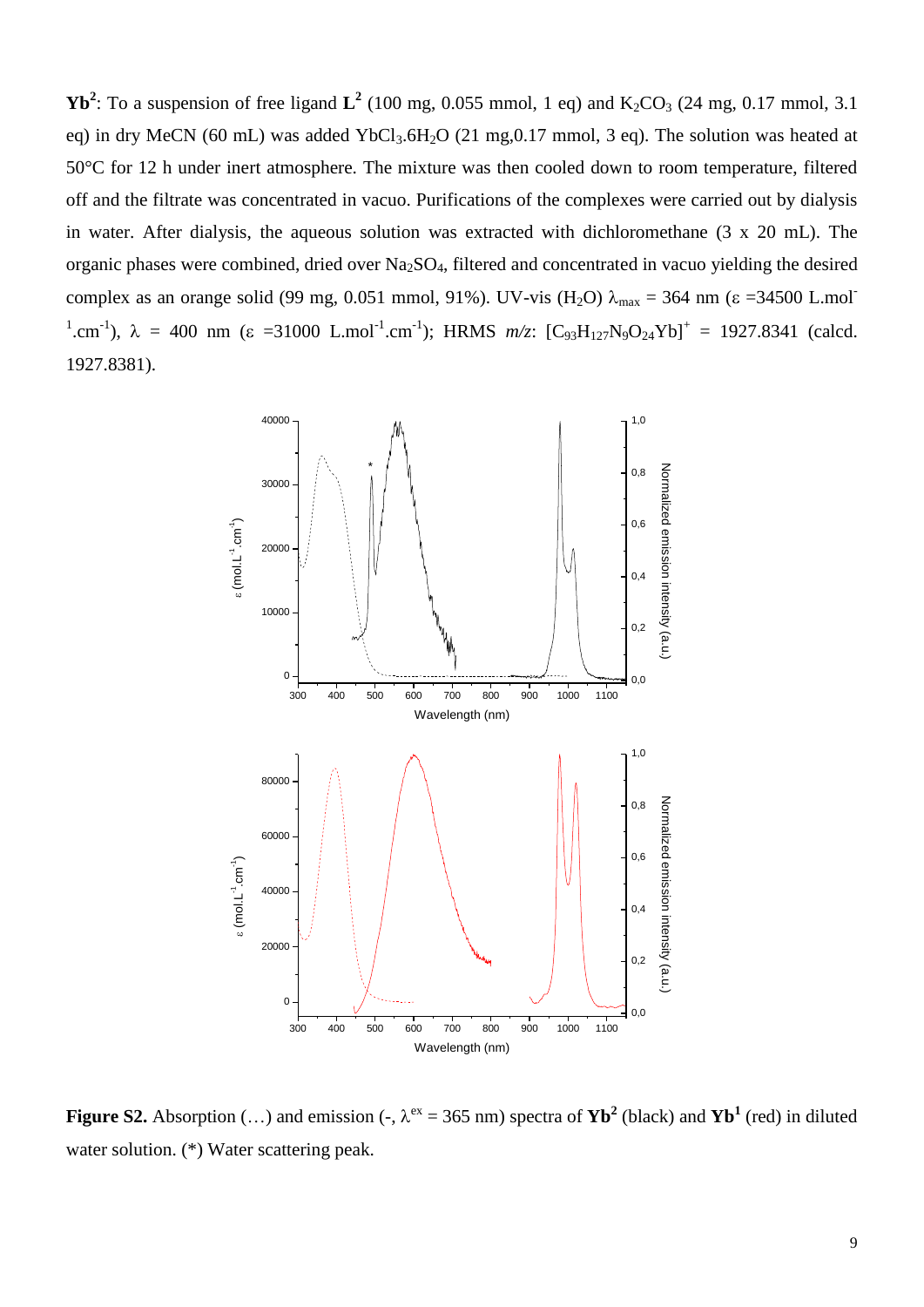

**Figure S3.** Experimental emission decay at 1000 nm for  $\text{Yb}^2$  in water solution ( $\lambda^{\text{ex}}$  =400 nm,  $\blacksquare$ ). The best fit to a single exponential decay is shown in red, the decay is perfectly mono-exponential confirming that only one species is present under these conditions.



**Figure S4.** Two-photon excitation spectrum of **Yb<sup>2</sup>** in water (■, lower abscissa). Superimposed on this plot is the single absorption spectrum  $(-)$ , upper abscissa).

**Luminescence.** The luminescence spectra were measured using a Horiba-Jobin Yvon Fluorolog-3<sup>®</sup> spectrofluorimeter, equipped with a three slit double grating excitation and emission monochromator with dispersions of 2.1 nm/mm (1200 grooves/mm). The steady-state luminescence was excited by unpolarized light from a 450W xenon CW lamp and detected at an angle of 90° for diluted solution measurements (10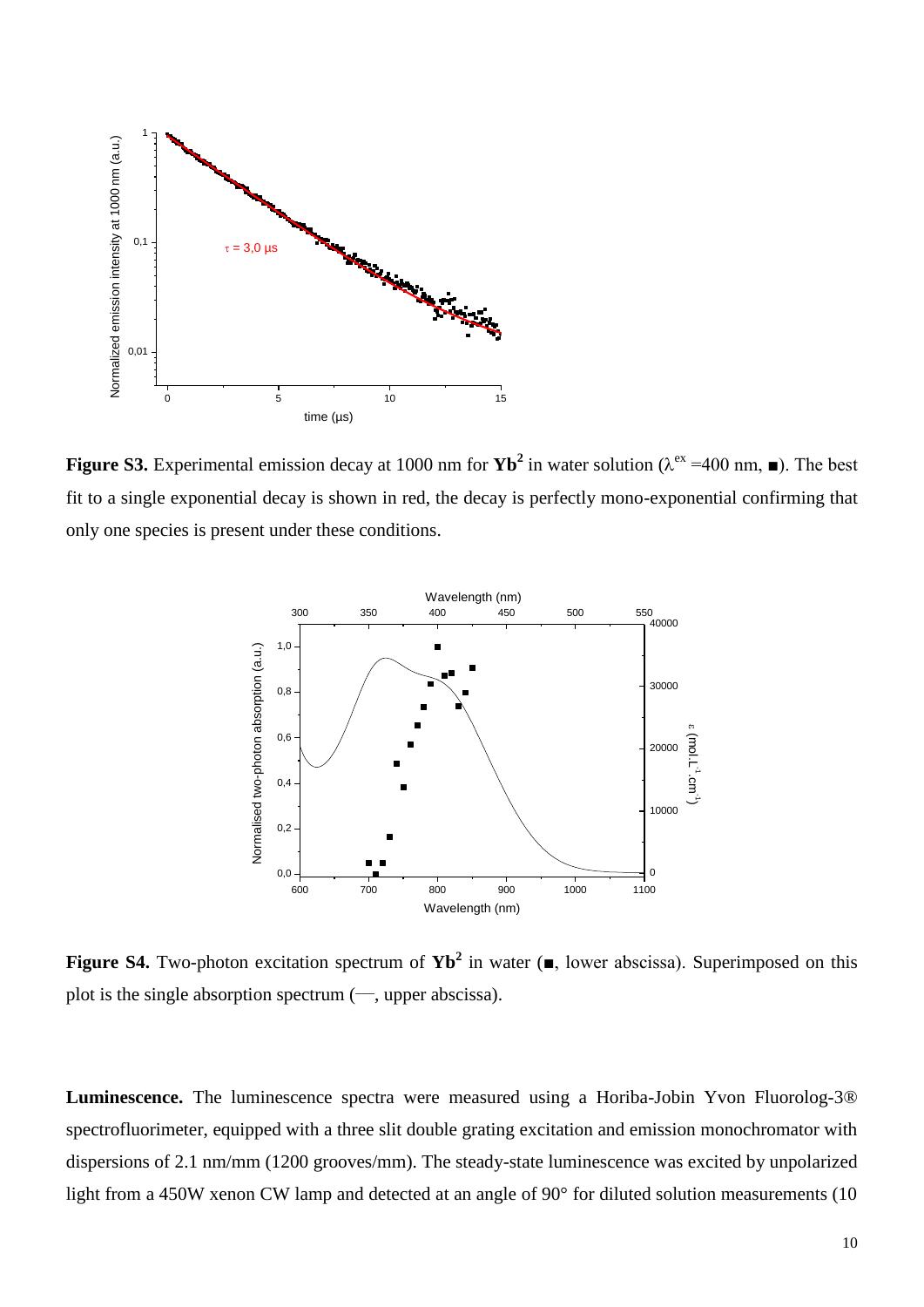mm quartz cuvette) by a red-sensitive Hamamatsu R928 photomultiplier tube. Spectra were reference corrected for both the excitation source light intensity variation (lamp and grating) and the emission spectral response (detector and grating). Uncorrected near infra-red spectra were recorder using a liquid nitrogen cooled, solid Indium/Gallium/Arsenic detector (850-1600 nm). For luminescence lifetimes, the sample was excited using a pulsed Nd:YAG laser (SpectraPhysics), operating at 10 Hz. Light emitted at right angles to the excitation beam was focused onto the slits of a monochromator (PTI120), which was used to select the appropriate wavelength. The growth and decay of the luminescence at selected wavelengths was detected using a germanium photodiode (Edinburgh Instruments, EI-P) and recorded using a digital oscilloscope (Tektronix TDS320) before being transferred to a PC for analysis. Luminescence lifetimes were obtained by iterative reconvolution of the detector response (obtained by using a scatterer) with exponential components for growth and decay of the metal-centered luminescence, using a spreadsheet running in Microsoft Excel.

**Two-photon excited luminescence measurements.** The TPA cross-section spectrum was obtained by up-conversion luminescence using a Ti:sapphire femtosecond laser in the range 700-900 nm. The excitation beam (5 mm diameter) is focalized with a lens (focal length 10 cm) at the middle of the 10-mm cell. Emitted light was collected at  $90^{\circ}$  and was focused into an optical fiber (diameter 600 um) connected to an Ocean Optics S2000 spectrometer. The incident beam intensity was adjusted to 50 mW in order to ensure an intensity-squared dependence of the luminescence over the whole spectral range. The detector integration time was fixed to 1s. Calibration of the spectra was performed by comparison with the published 700-900 nm Coumarin-307 two-photon absorption spectrum<sup>3</sup> (quantum yield = 0.56 in ethanol). The measurements were done at room temperature in dichloromethane and at a concentration of  $10^{-4}$  M.

**Microscopy imaging using commercial microscope**s. Fixed and stained cells (as described below) were used without further rinsing for the imaging with the available commercial wide field epifluorescence and laser scanning multiphoton microscopes. The selective imaging of the ILCT emission band in epifluorescence mode was performed with the inverted wide field microscope (Zeiss, Axiovert 200M), equipped with the HBO 100 Hg lamp, Plan-Apochromat  $63x/1.4$  oil immersion objective and FITC epifluorescence filterset (HE38) BP450-490, FT495, BP 500-550, B/W CCD camera (CoolSnap HQ2).

The two-photon imaging was realized with the laser scanning microscope Zeiss LSM510 NLO META equipped with the pulsed femtosecond Ti:Sa laser (Tsunami, Spectra-Physics GmbH, Germany) tuned to 760 nm radiation. The detection was performed with spectral PMT (491-673) in descanned mode. The pinhole was open to 1000 µm and reflected IR light was suppressed with the BG39 filter. The irradiation intensity on the sample was ca. 3 mW at 14% transmission of the acousto–optical modulator. The fluorescence was collected with the 63x/1.4 PlanApochromat oil immersion objective. The 512x512 pixels fluorescence images were recorded simultaneously with the transmission light images with the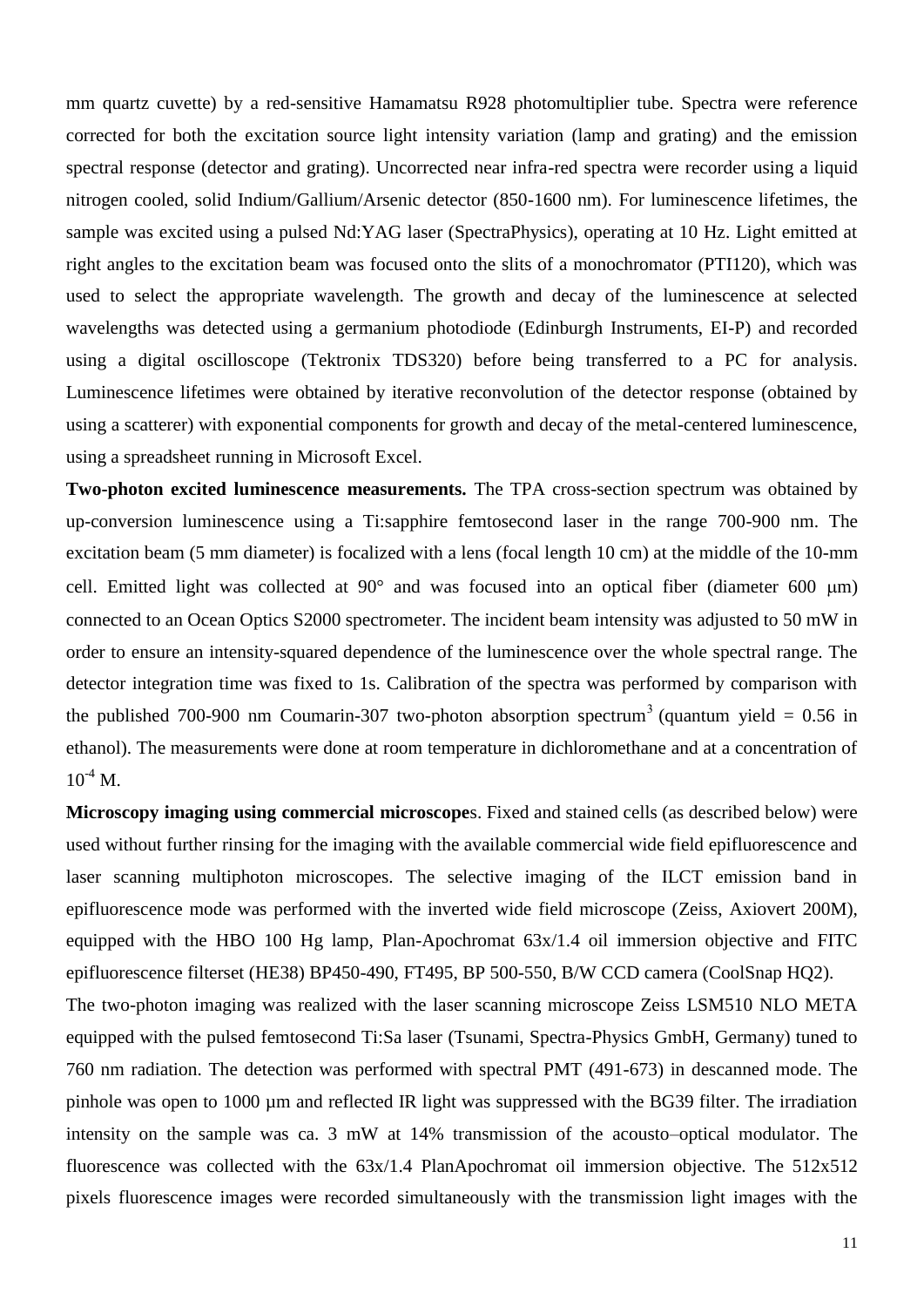electronic zoom 3x and line averaged 8 times in order to optimize the signal-to-noise ratio. The pixel dwell time was adjusted to the emission lifetime of **Yb<sup>1</sup>** . Neither signal saturation nor significant photobleaching was induced during image acquisition.

**Biological samples.** T24 cells (a bladder carcinoma cell line, ATCC HTB-4) were cultured in RPMI 1640 medium supplemented with 10% fetal bovine serum and antibiotics. For imaging experiments, T24 cells were seeded at low density on 2-well Lab-Tek Chambered Coverglass (Dominique Dutscher, Brumath, France) grown for 24h until the ca. 70% confluence before being fixed for 10min with Ethanol 100% at - 20 $^{\circ}$ C, washed twice with PBS and incubated with  $\mathbf{Yb}^1$  ca. 2.10<sup>-5</sup> M) for 40 min. Fixed cells conserve the appearance of living cells but possess more permeable cell membrane.

**Mice brain preparation.** 8-weeks old C57BL/6 mice obtained from our breeding facility were deeply anesthetized before being intracardiacally perfused with **Yb<sup>2</sup>** dissolved in 0.1M phosphate buffer (PB, pH 7.4) (10 mL,  $c = 10^{-4}$  M). After perfusion, brains were quickly dissected and post-fixed for 4 hours in 4% paraformaldehyde (in 0.1M PB) and washed 3 times in Phosphate-buffered saline (pH 7.4). 100µm-thick brain slices were made using a a Vibratome (Integraslice 7550 PSDS, Campden Instruments), and stored in PBS until imaging was performed.

*NIR***-to-***NIR* **Microscopy set up and validation.** Two-photon NIR-to-NIR microscopy imaging was performed using a femto-second tunable Ti:sapphire laser (100 fs, 80 MHz) excitation source, which the excitation wavelength fixed at 760 nm. This wavelength is the best compromise between the maximum of excitation for the molecule and the better signal to background obtained after rejection of the incident laser light.

The excitation was reflected on a dichroic beamsplitter (FF720-SDi01, Semrock) with short and long wave pass capability (transmission around 1000nm: 65%). The beam was then focused by a high numerical aperture objective (NA 1.15, x40) (Nikon), also used to collect the two-photon epifluorescence signal from the sample. The emission, detected by avalanche photodiodes, was first reflected on an interference filter tilted at 45° (800DF50, Omega Optical) and furthermore filtered spectrally around 1000 nm in order to avoid any scattering light from the incident laser (1000DF50, Omega Optical). The image of the sample was performed by galvanometric scanning, with a rate of typically one image every 1 to 2 seconds. The image was obtained by a descanning of the signal through the objective and galvanometric mirrors. The separation of the incident and detected beams was done before the galvanometric mirrors by the FF720-SDi01 dichroic beamsplitter.

The position of the focus position was controlled using a piezo-electric holder for the objective. A spectrum of emission could also be measured using a spectrometer at the exit of the microscope.

**Penetration depth measurements on Intralipids** Intralipids solutions of different concentration (10%, 15%, 20%) were prepared from a Intralipids-20% stock solution (Intralipid<sup>TM</sup> Kabivitrum Inc.) diluted in